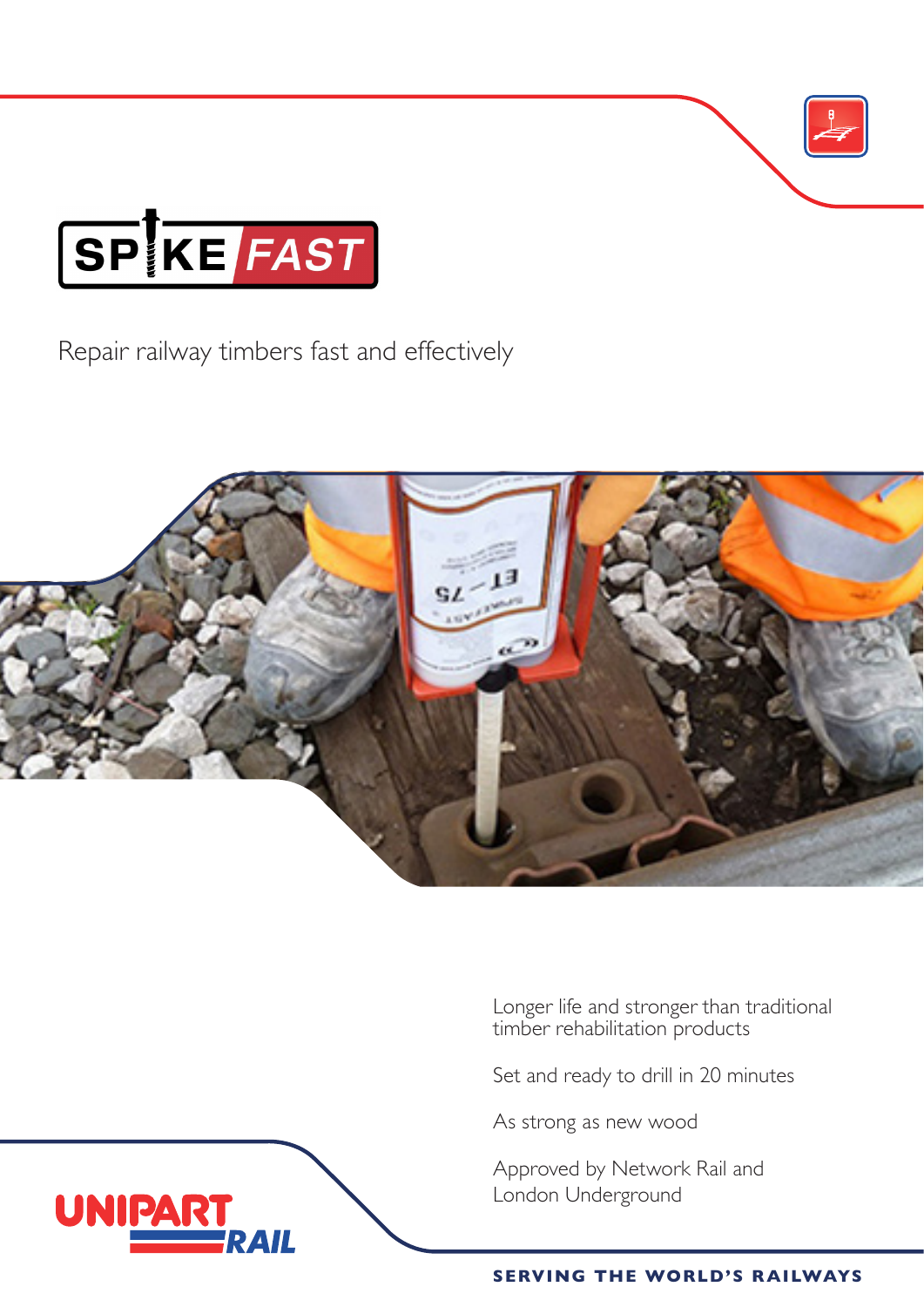## **Redefining Timber Rehabilitation**

Timber rehabilitation remains an on-going issue on the railway. Older methods such as plug or screw inserts have a limited ability to hold baseplates, and moving timbers laterally to give baseplates 'virgin' wood for fixing is a difficult and time-consuming task.

SpikeFast is a simpler and stronger alternative. Under test conditions it has been found to be as strong or stronger than normal wood. See the table below for details.

## This product is available for next-day delivery at **unipartrailexpress.com**

|                                          | <b>SpikeFast</b> | <b>Unspiked</b><br><b>Timber</b> | <b>Wood Plug</b> |
|------------------------------------------|------------------|----------------------------------|------------------|
| Spike Insertion & Withdrawal Force #1    | 6000             | 6000                             | 4000             |
| Lateral Resistance Testing <sup>#2</sup> | 2250             | 1750                             | 1350             |
| Dynamic Roll-over Testing $#3$           | 6900             | 6950                             | 3100             |

#1 To measure withdrawal force, the cut spikes were pressed in and pulled out using a large tensile/ compression machine.

#2 Lateral test results were obtained by measuring the force needed to laterally deflect a cut spike head 0.2", which simulates rail gauge loss (ie widening between rails).

#3 For roll-over testing, 3 million 32,000lb loading cycles at 3Hz was applied vertically against a rail head to simulate wear typically encountered in the field.

Figures represent 'pounds' of force.

## **Approvals**

- Network Rail Certificate of Acceptance PA05/05187

- London Underground APR228

### **Use and Storage**

Track workers should use standard eye/skin protection and should refer to the in-pack guidelines and MSDS should they come into direct contact with the product.

Materials have a 12-month shelf life and are clearly dated with the packaging date.

Unused material over 3 months old should be 'turned' every four weeks to maintain material integrity.

Temperature range for application is -20°C to 50°C.

Can be applied in wet conditions with no adverse affect.



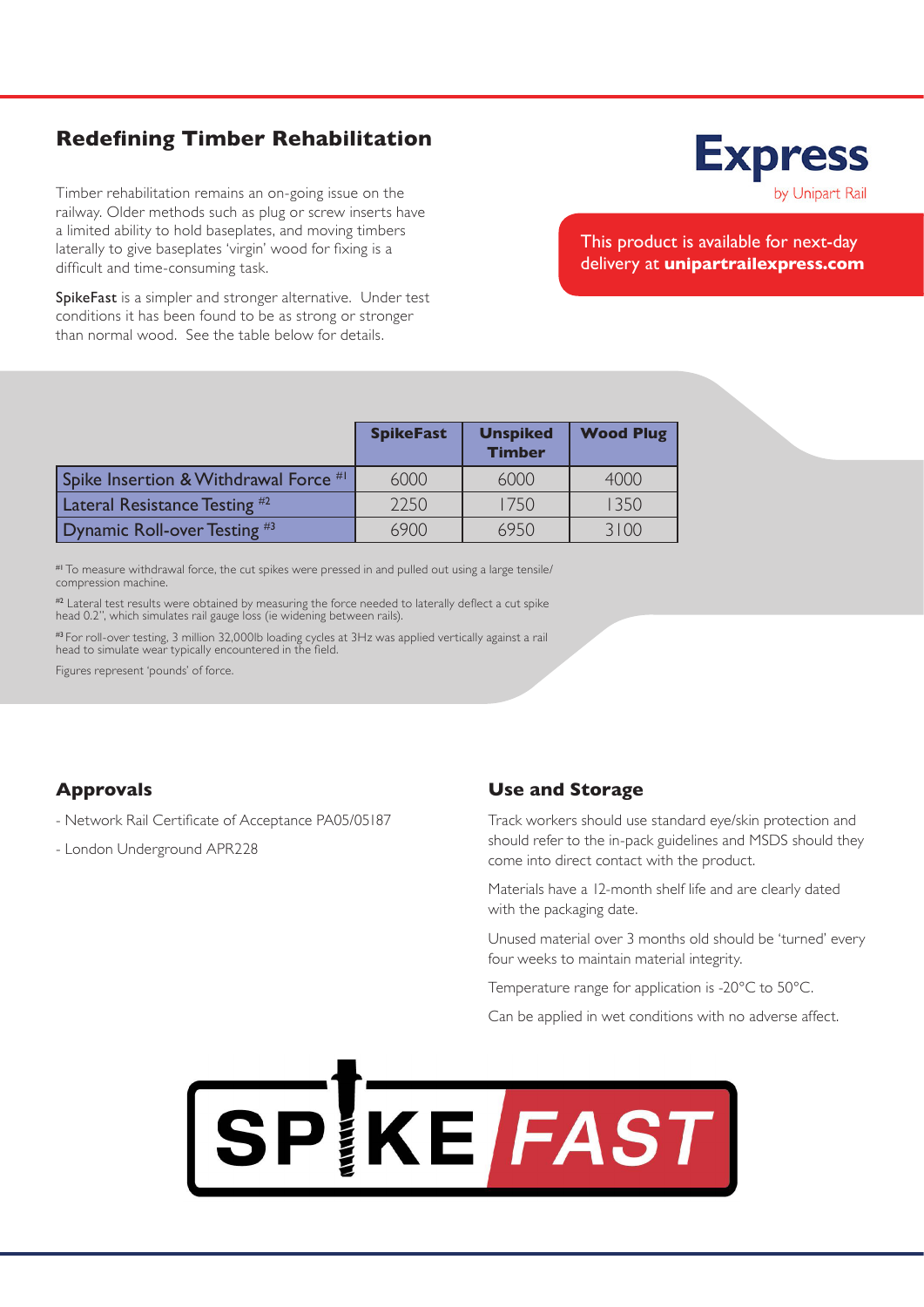

## **What's the right Spikefast for my problem?**

SpikeFast is supplied in two versions - ET-75 and ES-50.

**ET-75** is the most popular and useful material. It is a thick material which is best used for filling existing spike and coachscrew holes where the timber is generally in good condition.

**ES-50** is a more 'fluid' product which flows into voids, so is best for timber where there has been deterioration leading to cavities.

Each cartridge set will fill 10-12 screw holes.

#### **Learn More**

Want to watch a video showing the effect of Spikefast? http://bit.ly/1aJHequ

Need a demo? E-mail: enquiries@unipartrail.com

| <b>Catalogue Number</b> | <b>Description</b>                                                             |  |
|-------------------------|--------------------------------------------------------------------------------|--|
| 0057/170000             | Spikefast ES-50 timber plugging and repair resin. (1 box of 12 cartridges).    |  |
| 0057/170002             | Spikefast ET-75 timber plugging and repair resin. (1 box of 12 cartridges)     |  |
| <b>Applicators</b>      |                                                                                |  |
| 0057/169990             | Standard cordless applicator including charger and spare battery               |  |
| 0057/169991             | Standard manual applicator                                                     |  |
| 0057/170004             | Mini applicator                                                                |  |
| <b>Accessories</b>      |                                                                                |  |
| 0057/169992             | Extra mixing tubes for use with ES-50 and ET-75 resin cartridges (packs of 10) |  |
| 0057/169993             | Replacement battery and charger for 0057/169990                                |  |